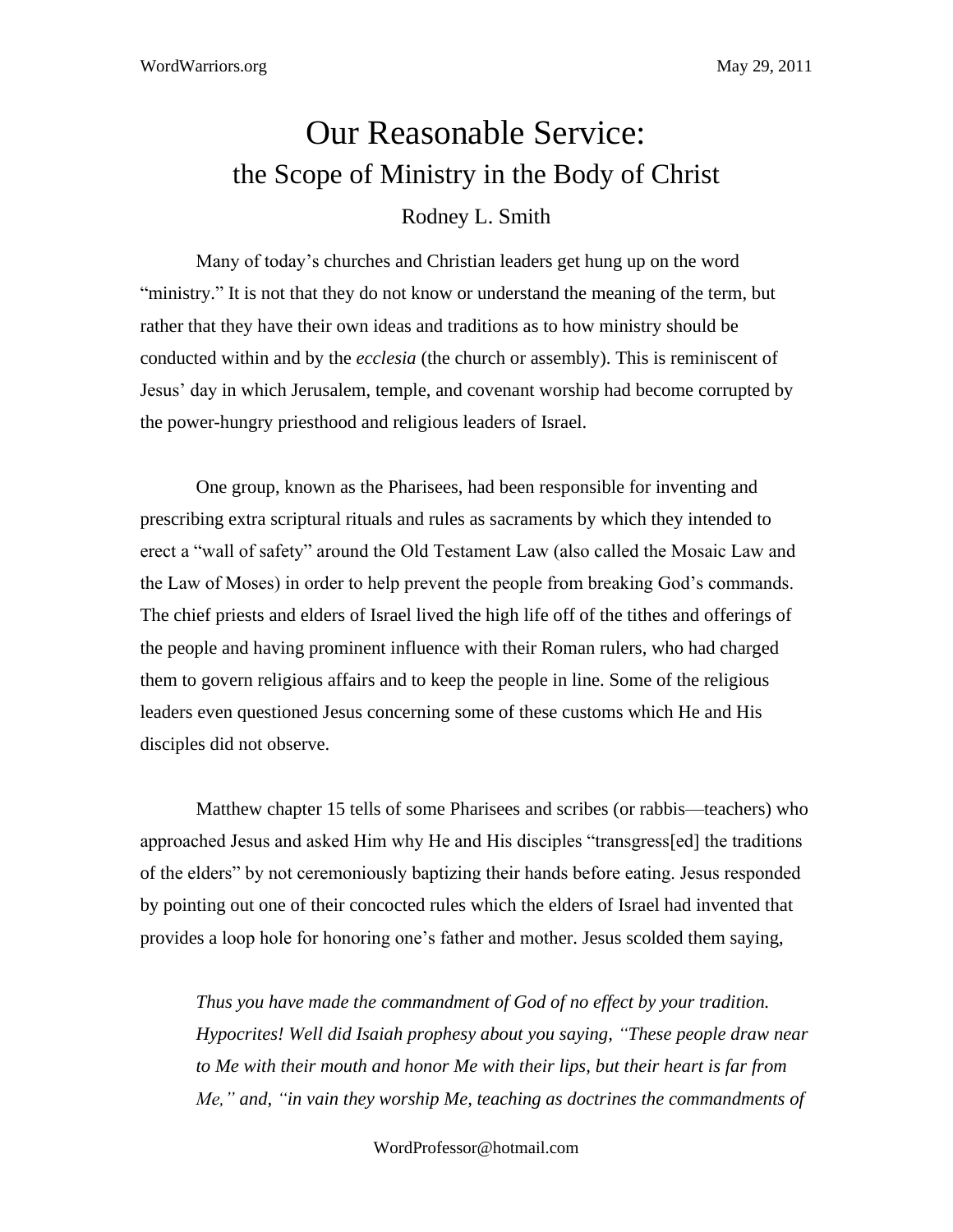*men."*

So, the Lord makes it obvious, then, just how God feels about men inventing their own religions and sacraments (religious rituals) around the commandments of God and teaching them as if they were equal to God's word.

Many of today's so-called churches do not fit the biblical model of the New Testament Church. The Greek word in the New Testament translated "church" is ecclesia, which means "the gathering of the called ones" or "the assembly of the elect." In examining the history and scope of the true Christian church, the biblical church can be seen to have several basic functions. The first function to which God's church was called is evangelism. This was the very function which Jesus used to build His church, and it is also the function which keeps it alive. Let us look at the evangelical beginnings of the church from each of the four gospels and from the *Acts of the Apostles*.

Each of the four Gospel writers, Matthew, Mark, Luke, and John, record Jesus' final instructions to His disciples after rising from the dead and before He ascended into Heaven. Matthew records Jesus as commanding His disciples, "Go therefore and make disciples of all the nations, baptizing them… teaching them to observe all things that I have commanded you; and lo, I am with you always, even to the end of the age" (Matthew 28:19-20). In Mark, Jesus is quoted as saying, "Go into all the world and preach the gospel to every creature. He who believes and is baptized will be saved; but he who does not believe will be condemned. and these signs will follow those who believe: in My name they will cast out demons; they will speak with new tongues; they will take up serpents; and if they drink anything deadly, it will by no means hurt them; they will lay hands on the sick, and they will recover" (Mark 16:15-18). It can be seen that, in both quotations, Jesus is saying the exact same thing, "Go into all the world, preaching the gospel, baptizing new disciples and teaching them everything I have told you, and I will be with you, working in you, confirming your word through miraculous, supernatural signs" (paraphrase). Luke's version records Jesus explaining the very gospel which He was commissioning His disciples to preach and informing them that they will receive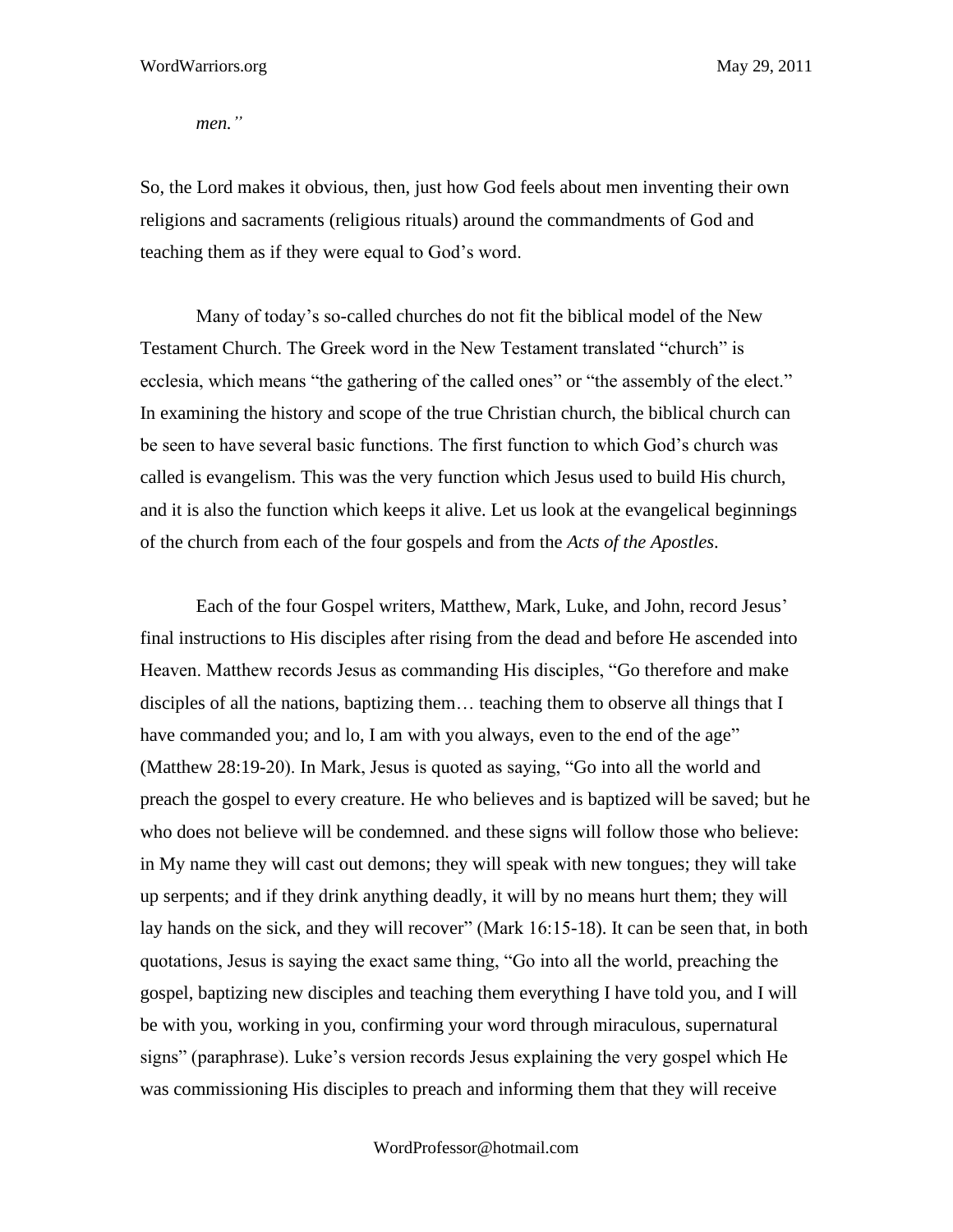"power from on high" to equip them for such a task.

*Then He said to them, "Thus it is written, and thus it was necessary for the Christ to suffer and to rise from the dead the third day, and that repentance and remission of sins should be preached in His name to all nations, beginning at Jerusalem. And you are witnesses of these things. Behold, I send the Promise of My Father upon you; but tarry in the city of Jerusalem until you are endued with power from on high" (Luke 24:46-49).* 

John simply records Jesus telling His disciples, "As the Father has sent Me, I also send you," and then breathing on them saying, "Receive the Holy Spirit" (John 20:22). He continued to say, "If you forgive the sins of any, they are forgiven them; if you retain the sins of any, they are retained" (vv. 23).

These four passages are all records of one event commonly known as the Great Commission. These are Jesus' marching orders for His church. When seen together as a single event and cross-referenced for interpretational purposes, it is evident what Jesus meant in each quote from each author. After all, Jesus was giving these orders as His final instructions to His disciples before He ascended back into Heaven to sit at the right hand of God's might; He intended for them to be understood. One can see that in each of the four accounts Jesus is first sending His disciples out to evangelize the world with the good news of His resurrection and kingdom. Both Matthew and Mark have Jesus using the imperative, "Go," (Matthew 28:19; Mark 16:15) while in Luke Jesus merely describes what the gospel message is, His own crucifixion and resurrection so "that repentance and remission of sins should be preached in His name to all nations, beginning at Jerusalem," (Luke 24:46-47) which is exactly what unfolds in the book of Acts, which Luke is also widely believed to have written. In John, Jesus told His disciples that He was sending them just as the Father had sent Him (John 20:22).

These accounts are not in conflict with one another, but rather provide four different human perspectives on the work of God through Jesus Christ and the order for

WordProfessor@hotmail.com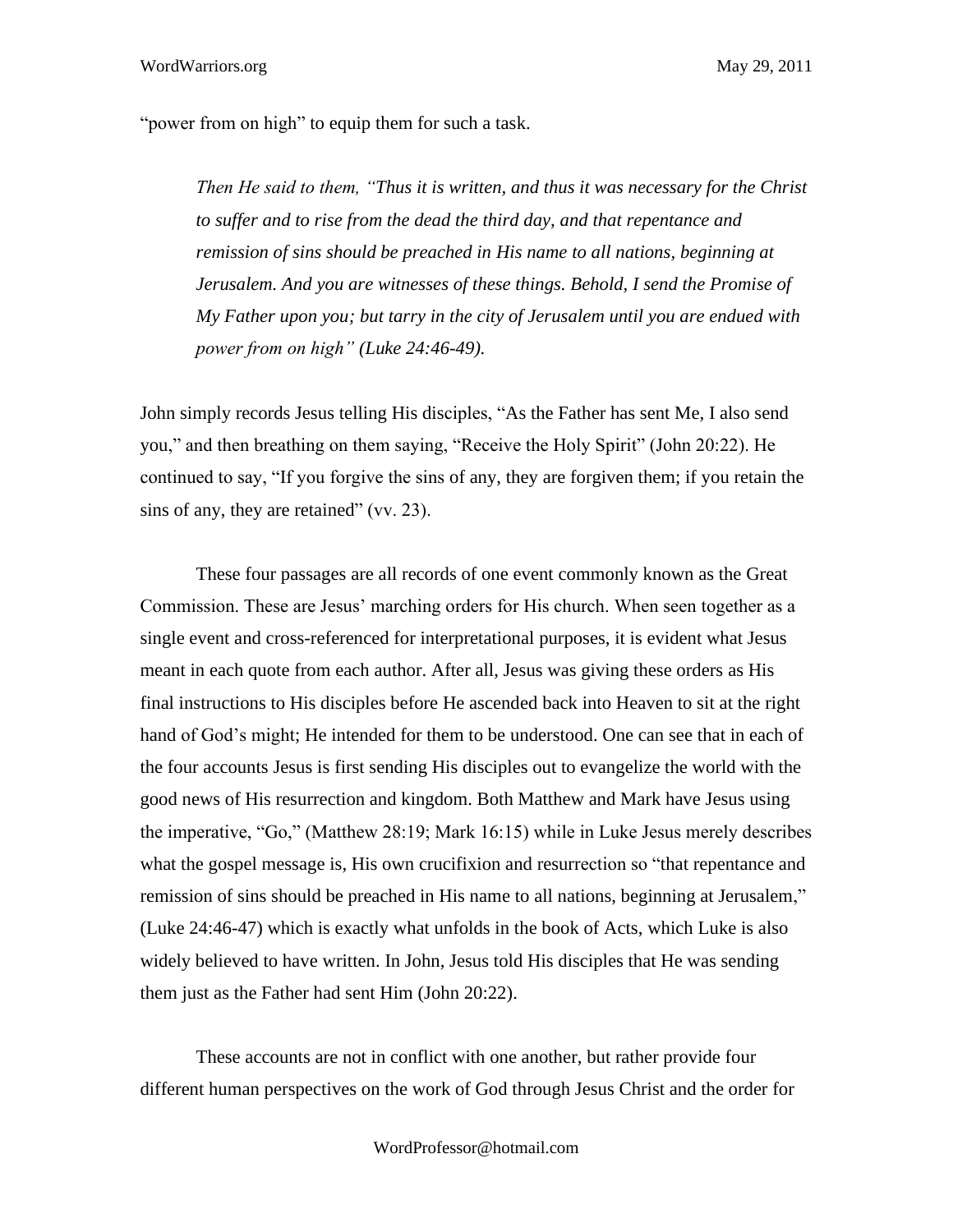the church to continue His work. They are all brought together descriptively for everyone to see in Luke's record of the *Acts of the Apostles*. For example, Jesus' instructions for each new disciple to be baptized in Matthew and Mark corresponds with the instruction for the disciples to preach "repentance and remission of sins" in Luke 24:47 and either forgive or retain people's sins as recorded in John 20:23. This shows that Christian baptism is synonymous with Jesus plan for the forgiveness and remission of sins for all people and is summed up in Peter's first preaching of this good news after Jesus' ascension and the infilling of the Holy Spirit on the Day of Pentecost in Jerusalem. Luke records this sermon in Acts chapter two. The cry of those who heard Peter's preaching about how they had killed God's Messiah but He had risen from the dead as they pleaded with the apostles was this, "Men and brethren, what shall we do?" (Acts 2:37), and Peter's response and call to salvation is given in verses 38 and 39:

*Then Peter said to them, "Repent, and let every one of you be baptized in the name of Jesus Christ for the remission of sins; and you shall receive the gift of the Holy Spirit. For the promise is to you and to your children, and to all who are afar off, as many as the Lord our God will call."*

God's true church is this very group of people which began on the Day of Pentecost as recorded in Acts the second chapter and continues to remain faithful to its biblical foundations of the gospel, water baptism in the name of Jesus Christ for the remission of sins, and the in-filling of the Holy Spirit and presence of God as the consummate gift of salvation which sets Christians apart from non-Christians. Any true church today will be modeled after the biblical ecclesia which "continued steadfastly in the apostles' doctrine and fellowship, in the breaking of bread, and in prayers" (Acts 2:42), wrought "many wonders and signs" (v. 43), "were together and had all things in common" (v. 44), "sold their possessions and goods and divided them among all, as anyone had need" (v. 45), while "continuing daily with one accord" and "breaking bread from house to house," eating "their food with gladness and simplicity of heart" (v. 46), and were "praising God and having favor with all the people" (v. 47).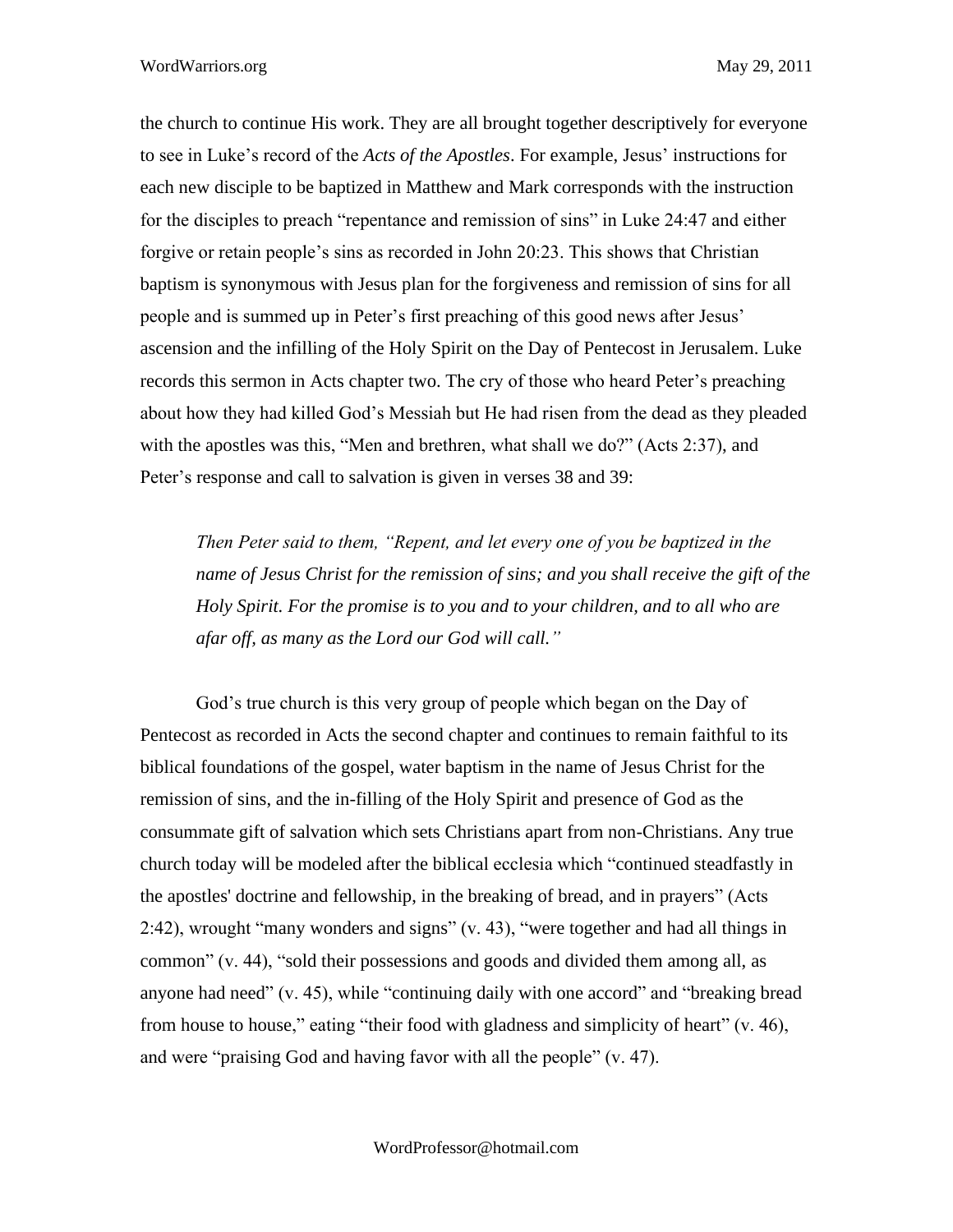If this is not how a so-called church operates today in any culture across the globe, then it is truly not a Christian assembly and most likely can trace its roots back to the heresy of Catholicism which began in pagan Rome and became the empire's official religion, declaring itself the only truth with threats of violence against all those who speak against them. Contrary to popular culture religion scholars, the true church which began on the Day of Pentecost in Acts chapter 2 and was persecuted by Rome, its contemporary governments and religious systems, and the later Protestant denominations which stemmed from Martin Luther and John Calvin survived despite all of the satanic attempts to thwart God's true redemptive plan and work. God's true assembly survives to this day because of His sovereign power revealed in Jesus' declaration in Matthew 16:18, "On this rock I will build My church, and the gates of Hell shall not prevail against it."

After the establishment of the church, it remained an evangelistic organization. After Peter's first gospel sermon in Jerusalem "three thousand souls were added" (Acts 2:41), "and the Lord added to the church daily" (v. 47). A similar course of events took place in Acts 3, on the second day of the church's life and at least another two thousand men came to know the Lord Jesus (Acts 4:4). Throughout the book of Acts the church was growing as people were being convinced that Jesus is Lord and being baptized in His name and filled with His Spirit. Evangelism, as Jesus spelled it out in the Great Commission, is the number one calling upon Christ's church. Through evangelism men and women who are sons and daughters of God bring into the church those who are without hope and without God in the world. The doors are always open. Outsiders become insiders, and those who were estranged from God become His beloved children through the provisional sacrifice of Jesus Christ on the cross, the preaching of the gospel, and by the "washing of regeneration and renewal of the Holy Spirit" (Titus 3:5). Therefore, just as Jesus lives, so the people of God are to put off their former evil deeds of the flesh (Colossians 2:11-15) and walk in the newness of a resurrection life (Romans 6:4).

The new life of the disciple of Christ consists of learning to live and walk in the strength of God's Spirit and not in the weakness of the flesh. The church's second major

WordProfessor@hotmail.com